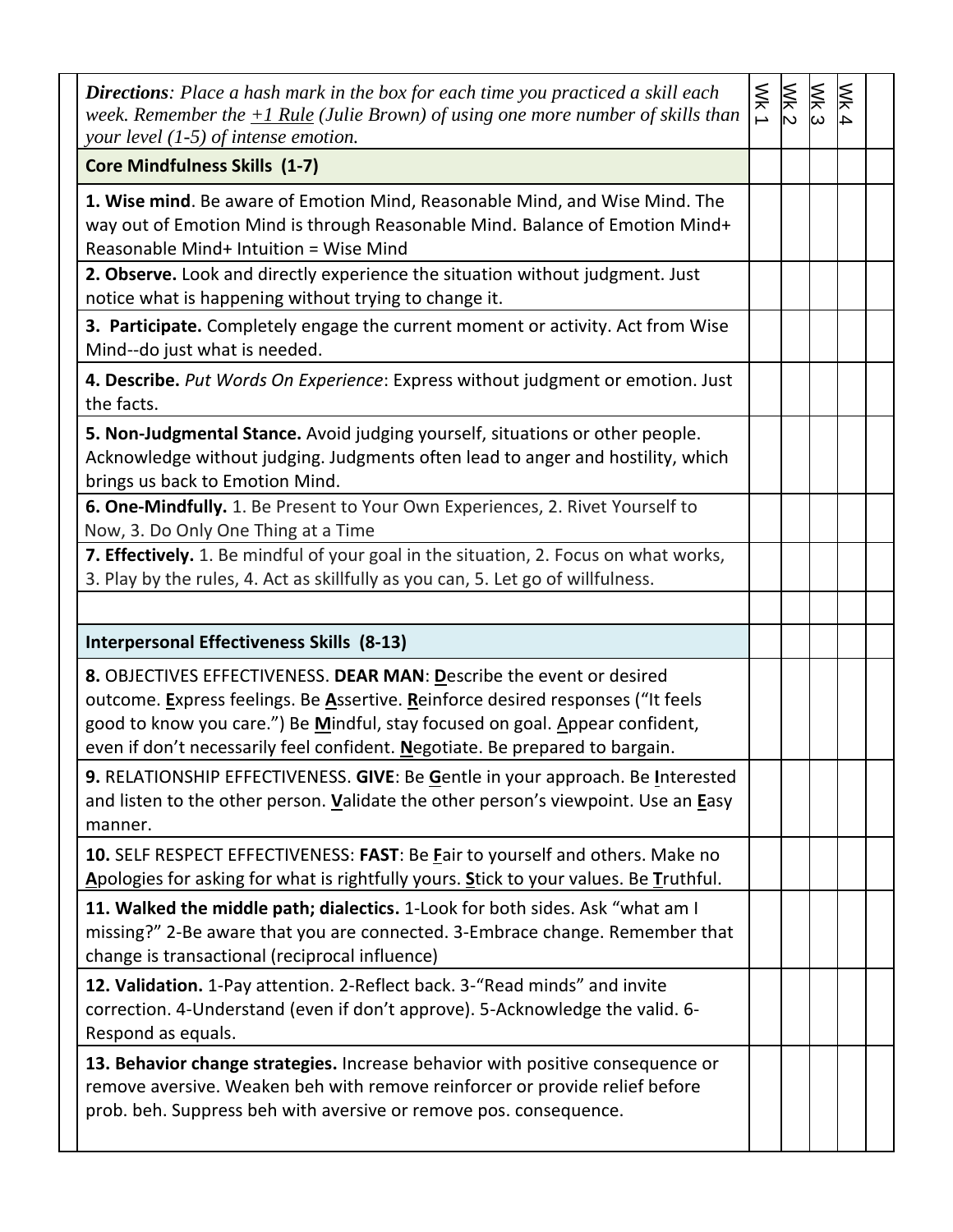| <b>Emotion Regulation Skills (14-21)</b>                                                                                                                                                                                                     |  |  |  |
|----------------------------------------------------------------------------------------------------------------------------------------------------------------------------------------------------------------------------------------------|--|--|--|
| <b>14. Checked the facts.</b> Test interpretations & assumptions, assess probability of<br>threat and other outcomes, imagine coping with catastrophe, ask "Does my<br>emotion (& intensity) fit the actual facts?" Ask Wise Mind.           |  |  |  |
| 15. Opposite-To-Emotion Action: Be mindful of emotion urges and act contrary to<br>them: e.g., sometimes we are angry and have the urge to throw something--try<br>hugging something instead and move towards what you fear.                 |  |  |  |
| 16. Problem-Solved. #1 Describe problem. #2 Check the facts. #3 Identify your<br>goal. #4 Brainstorm lots of solutions. #5 can work. #6 Put solution into action. #7<br>Evaluate the results.                                                |  |  |  |
| 17. Reduced Vulnerability with PLEASE: Treat Physical illness. Balanced Eating. No<br>mood Altering drugs. Balanced Sleep. Exercise.                                                                                                         |  |  |  |
| 18. Accumulated Positive Experiences. Short-term: Do things you enjoy leading to<br>positive emotions. Focus on positive moments. Long-term: Build LWL with actions<br>based on your values and specific goals.                              |  |  |  |
| 19. Built mastery: Find something you know you are good at and experience it<br>over and over. Build on your skills.                                                                                                                         |  |  |  |
| 20. Coped ahead. Describe problem behavior situation. Describe coping/problem-<br>solving skills you will use. Imagine you are now in the situation. Rehearse in your<br>mind coping effectively. Then Practice relaxation.                  |  |  |  |
| 21. Mindfulness of current emotion. Observe your emotion. Practice mindfulness<br>of body sensations. Remember: you are not your emotion. Practice loving and<br>accepting your emotion.                                                     |  |  |  |
|                                                                                                                                                                                                                                              |  |  |  |
| <b>Distress Tolerance Skills (22-31)</b>                                                                                                                                                                                                     |  |  |  |
| 22. Stop Skill. Stop. Don't make a move. Take a step back. Breathe. Observe your<br>thoughts and feelings and the outside situation. Proceed mindfully. What does<br>Wise Mind say will make it better or worse?                             |  |  |  |
| 23. Pros And Cons: Make a list of reasons for and the reasons against tolerating a<br>crisis or distressing situation then make a list for and against not tolerating it by<br>acting on the urge arising from the negative mood or emotion. |  |  |  |
| 23. TIP Skills: Tip the Temperature, Intense exercise, Paced breathing, Paired<br>muscle relaxation                                                                                                                                          |  |  |  |
| 25. Distracted. ACCEPTS: Exercise focusing your attention on something other<br>than the emotion. Distract with Activities, Contributing, Comparison, Emotions<br>(different), Pushing away, Thoughts, and Sensations.                       |  |  |  |
| 26. Self Soothed: Soothe with your five senses. Sight: look at something pleasing.<br>Hearing: listen to music. Touch: take a warm bath. Smell: surround yourself with<br>pleasant scents. Taste: eat or drink something pleasing.           |  |  |  |